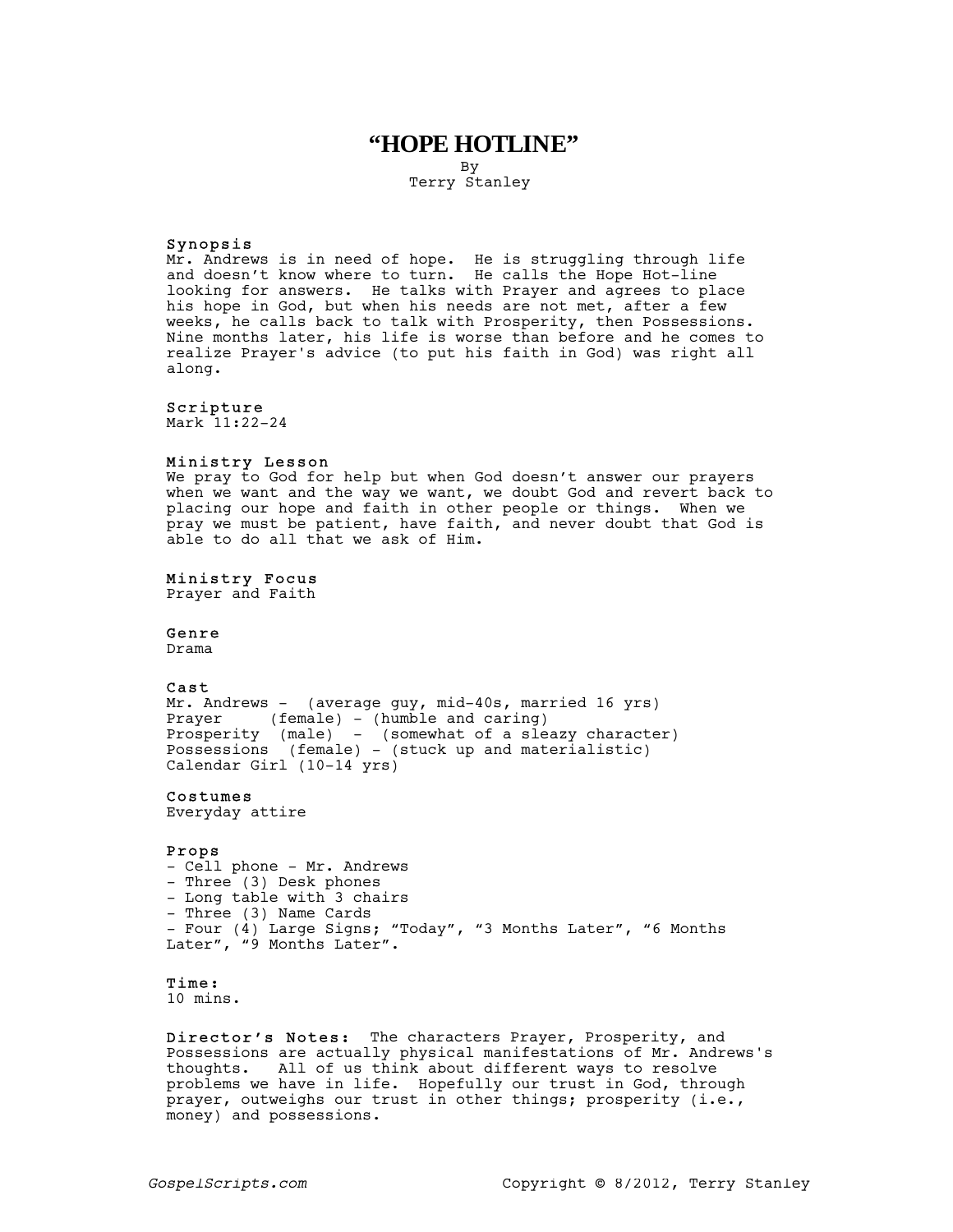#### Hope Hot-Line

INT. CALL HOTLINE ROOM AND HOME OF MR ANDREWS

Mr. Andrews is standing (stage right) with his head down (or lights out). The Calendar Girl is standing stage center. Seated (stage left) behind a long table are the characters: Prayer, Prosperity, and Possessions. There is a telephone sitting on the table in front of each character. There is also a name card, with the character's names placed in front of each phone facing the audience.

CALENDAR GIRL HOLDS UP SIGN SHOWING THE CURRENT MONTH/YEAR, E.G., "JANUARY 201x"

PROSPERITY AND POSSESSIONS ARE BUSY MIMING A CONVERSATION ON THE PHONE. PRAYER IS WAITING ON THE NEXT PHONE CALL.

MR. ANDREWS LIFTS HIS HEAD (OR LIGHTS FADE IN) AND DIALS ON HIS CELL PHONE.

SOUND EFFECT - THE PHONE RINGS

#### PRAYER

(Answers phone) Thank you for calling the Hope Hot-Line. My name is Prayer, may I help you?

#### ANDREWS

Ah yes...is this the Hope Hot-Line?

#### PRAYER

Yes it is, may I help you?

#### ANDREWS

Yes...Yes... My name is Peter Andrews and I really your help.

#### PRAYER

I will be glad to help you. What is your problem?

### ANDREWS

Well, I'm having a rough time. I've been unemployed for over a year, my son won't listen to me anymore, and now my wife wants a divorce.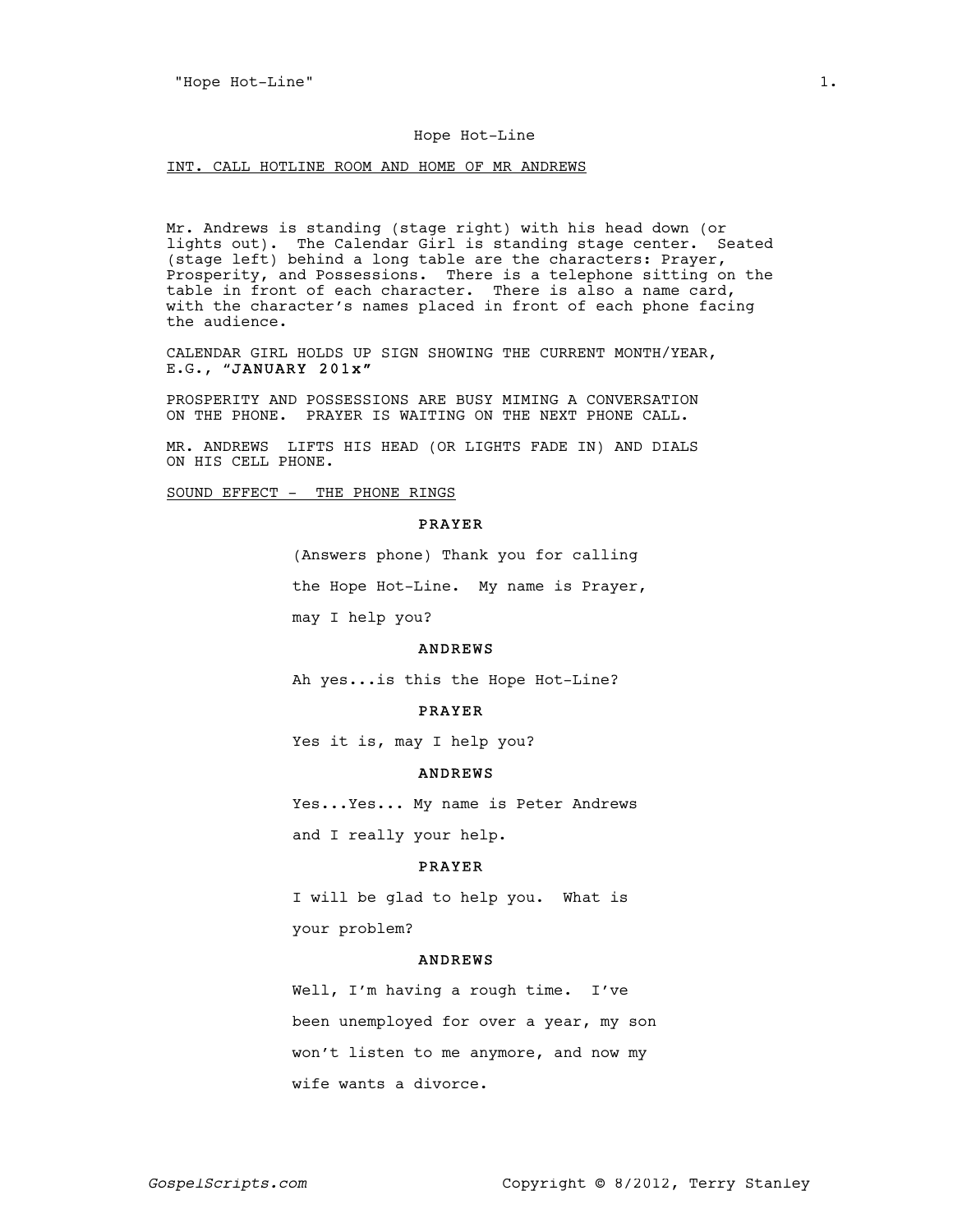#### PRAYER

I understand, these are hard times for many people, but there is hope here at the Hope Hot-Line.

### ANDREWS

That's exactly what I need; something that will change my life around.

### PRAYER

Well, Mr. Andrews, you've called the right PERSON. God wants you to talk to him about your problems. The bible says "Come to me, all you who are weary and burdened, and I will give you rest". God will comfort you in the midst of your problems, but He will also help you through your problems. All you have to do is trust Him.

### ANDREWS

I definitely believe that God can make a difference in my life. Thank you Prayer, you have given me the hope I need. I actually feel better already.

### PRAYER

Thank you for calling the Hope Hot-Line,

and may God bless you. Good-bye.

PRAYER HANGS UP THE PHONE. PROSPERITY HAPPENS TO HANG UP HIS/HER PHONE AT THE SAME TIME.

MR. ANDREWS BOWS HIS HEAD OR LIGHTS FADE OUT ON HIM.

THE CALENDAR GIRL CHANGES HER SIGN TO SHOW THE MONTH/YEAR 3 MONTHS LATER, E.G., "APRIL 201x". AT THE SAME TIME PRAYER SILENTLY ANSWERS ANOTHER PHONE CALL AND BEGINS MIMING A CONVERSATION.

MR. ANDREWS LIFTS HIS HEAD (LIGHTS FADE IN) AND DIALS ON HIS CELL PHONE.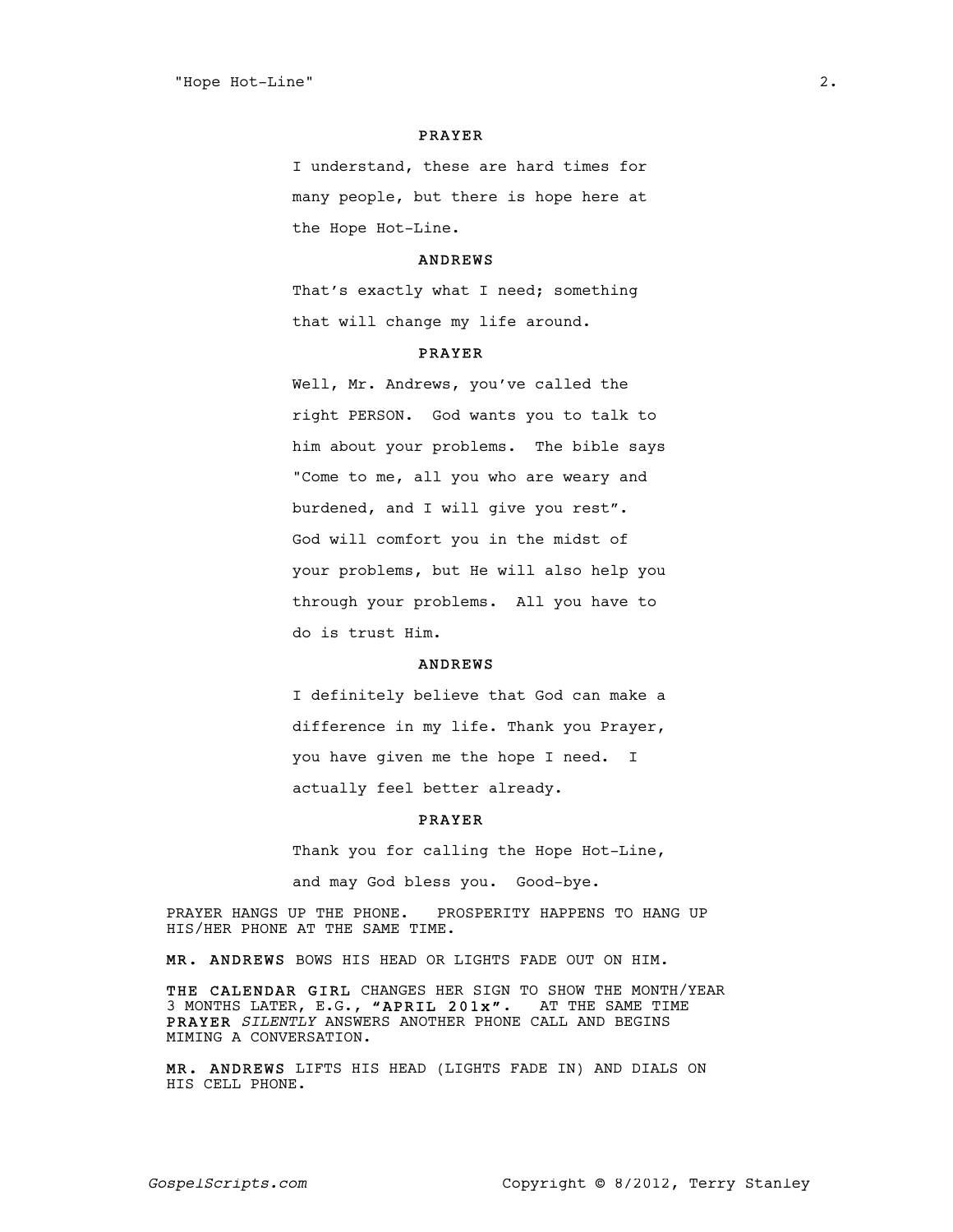#### SOUND EFFECT - PHONE RINGS

# PROSPERITY

(Answers phone) Thank you for calling the Hope Hot-Line. My name is Prosperity, may I help you?

### ANDREWS

Ah yes...is this the Hope Hot-Line?

# PROSPERITY

Yes it is, may I help you?

### ANDREWS

Yes...Yes... I'm really having a hard time in life. I called previously and spoke with Prayer, but my life is still the same. I don't think Prayer's advice is working for me.

# PROSPERITY

(Antagonistically) Well, what did Prayer tell you to do?

### ANDREWS

To tell God my problems and trust in Him. I did that, but it's been 3 months now and nothing changed. I need to do something else.

#### PROSPERITY

Well, what's your problem? Maybe I can help you.

#### ANDREWS

I can't find a job, my son is acting up, and my wife is ready to walk out on me.

# PROSPERITY

Oh, I know what you need. You need money...and lots of it.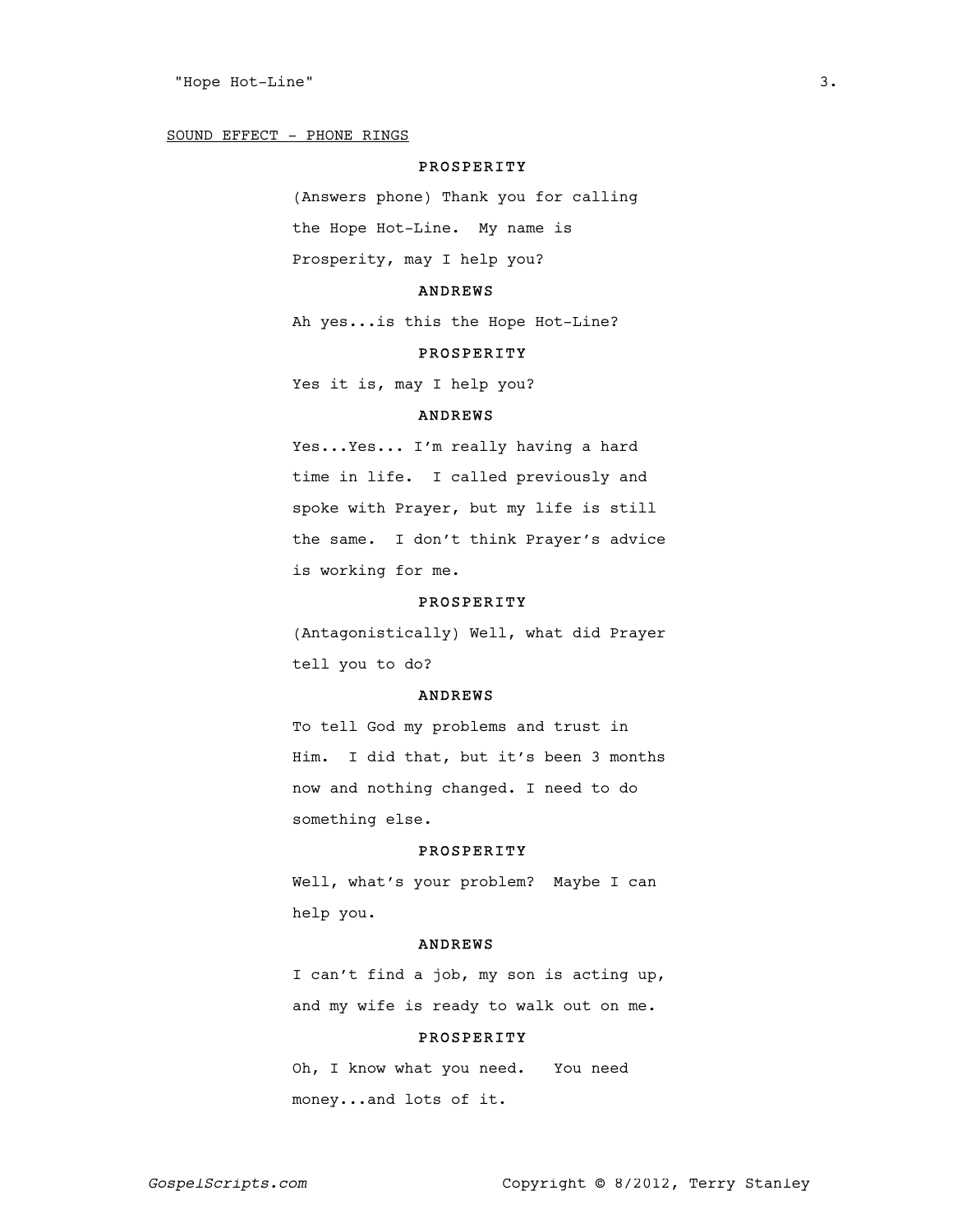#### ANDREWS

You think more money will fix everything?

### PROSPERITY

Absolutely. If you have money, you can pay all of your bills, your wife can quit her job, and you can give your son money to keep him satisfied. Everyone will be happy and you won't have any other problems.

# ANDREWS

You know that sounds like a really good plan, but how can I get a lot of money quick?

#### PROSPERITY

Obviously looking for a job is not working, so how about doing a little gambling?

### ANDREWS

(Hesitant) Well, I don't know about that.

# PROSPERITY

Many of my callers have done very well at the casinos. All you need to do is take a couple thousand out of your savings or retirement accounts, play a few games and you can probably triple your money.

#### ANDREWS

I never thought about that. I know a few people who won big at [name a casino]. That sounds like a plan. (MORE)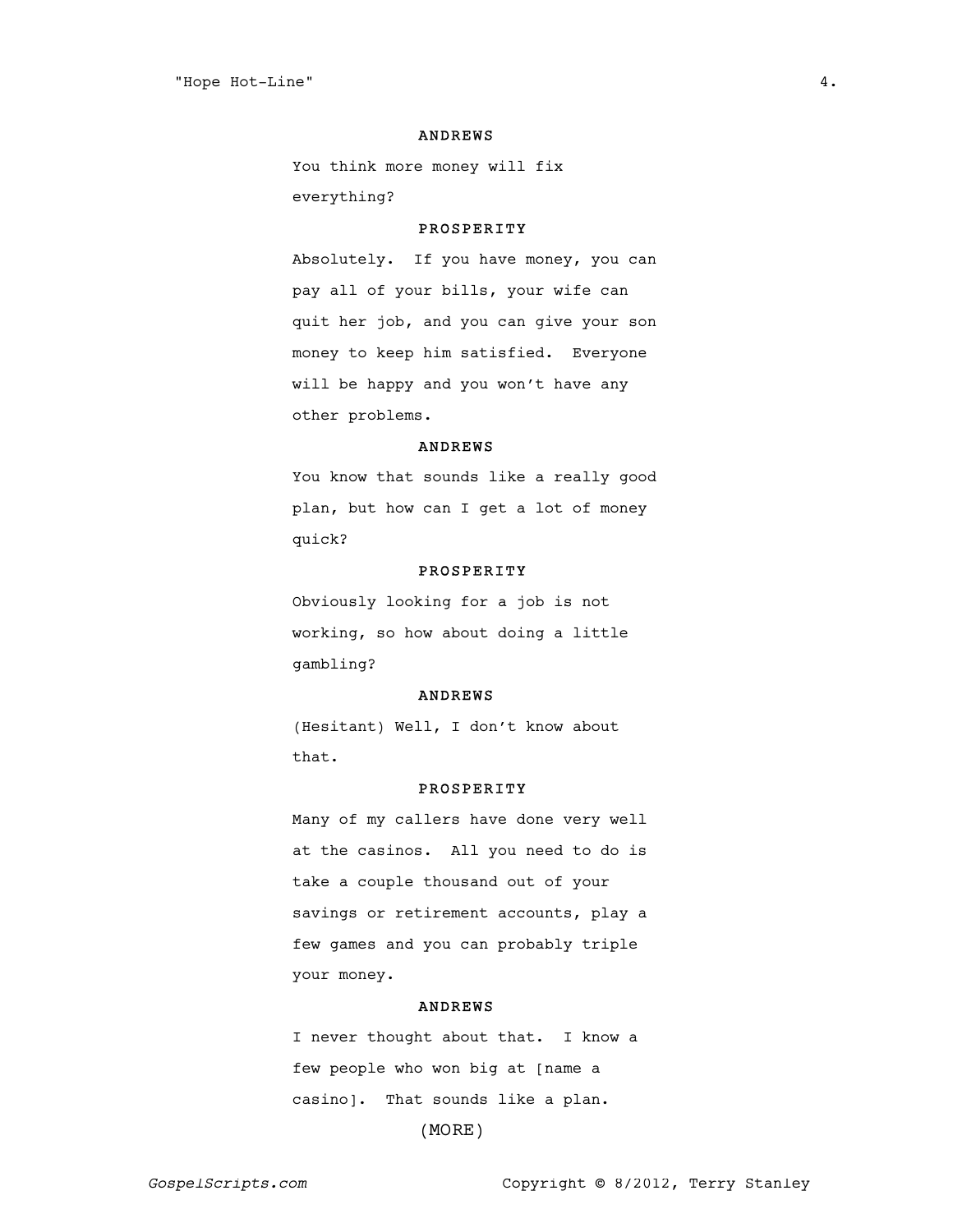I really believe this may be my answer.

Thanks so much.

#### PROSPERITY

My pleasure. Take care and good luck.

PROSPERITY HANGS UP THE PHONE. POSSESSIONS HANGS UP HIS/HER PHONE SOON AFTERWARDS.

MR. ANDREWS BOWS HIS HEAD OR LIGHTS FADE OUT ON HIM.

THE CALENDAR GIRL CHANGES HER SIGN TO SHOW THE MONTH/YEAR 3 MONTHS LATER, E.G., "JULY 201x". AT THE SAME TIME PROSPERITY SILENTLY ANSWERS ANOTHER PHONE CALL AND BEGINS MIMING A CONVERSATION.

MR. ANDREWS LIFTS HIS HEAD (LIGHTS FADE IN) AND DIALS ON HIS CELL PHONE.

SOUND EFFECT - PHONE RINGS

### POSSESSIONS

(Answers phone) Thank you for calling

the Hope Hot-Line. My name is

Possessions, may I help you?

# ANDREWS (O.S.)

(Sounding worn down) Hello...is this the

Hope Hot-Line?

#### POSSESSIONS

Yes it is. May I help you?

# ANDREWS (O.S.)

Oh boy, do I need some help. My life is really messed up.

## POSSESSIONS

What seems to be the problem?

#### ANDREWS

Well, I haven't worked in nearly 2 years, my son rarely comes home at night, my wife and I just separated, and I recently lost all of my retirement money gambling at the casino.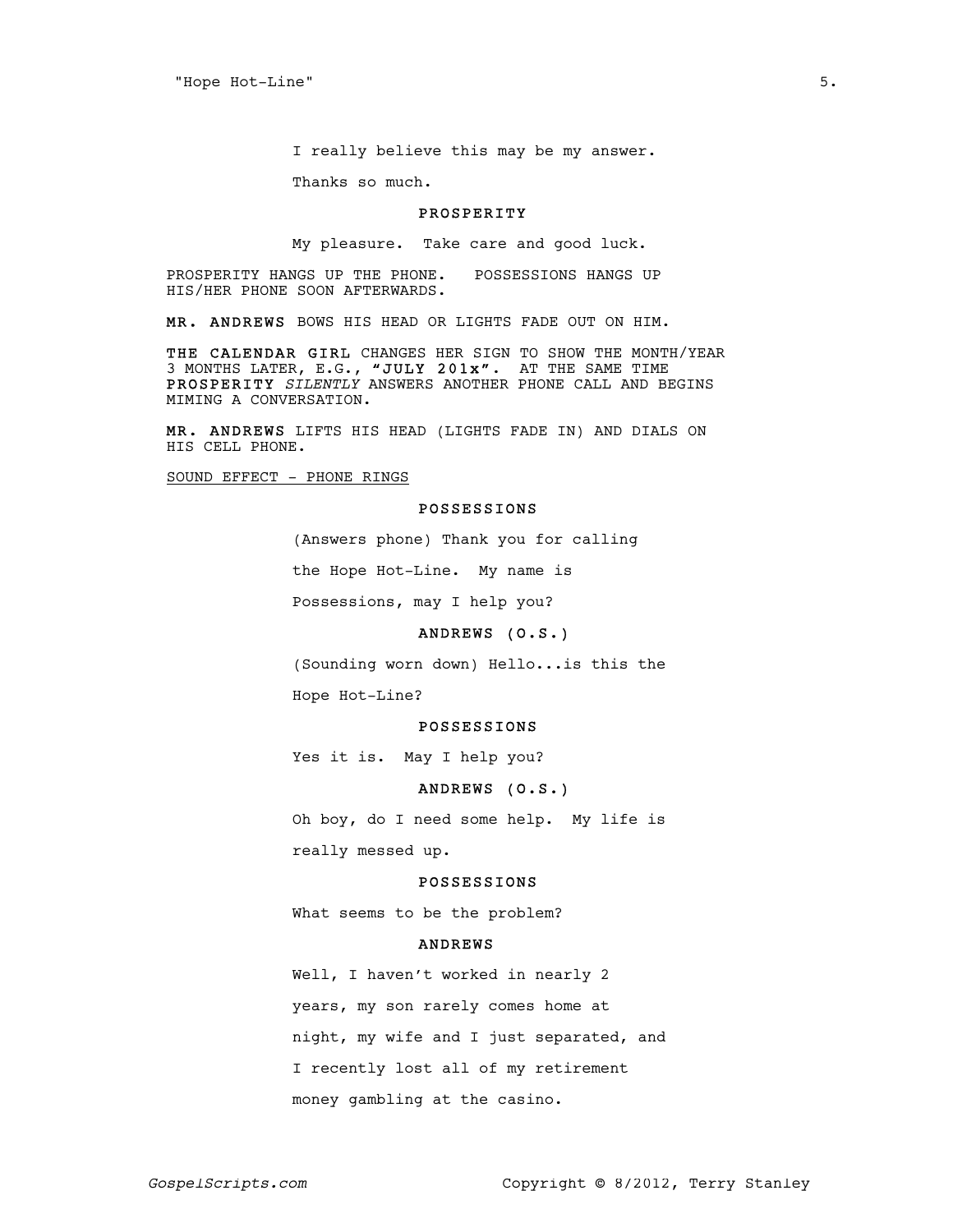#### POSSESSIONS

I'm very sorry to hear that.

# ANDREWS

I've called you guys before. About 6 months ago I called Prayer, then about 3 months ago I called Prosperity.

# POSSESSIONS

Well, don't feel bad, there is still hope here at the Hope Hotline. You mentioned that your family has left you, right.

#### ANDREWS

That's right.

# POSSESSIONS

Maybe you need something to attract them back.

## ANDREWS

(Getting excited) Like what?

# POSSESSIONS

Well, maybe buy a new car or new clothes to help you become more attractive.

### ANDREWS

(Thinking) Yeah, maybe my wife left me because I haven't been keeping myself up. With new clothes and a new car, she'll see that I'm a new man and we can start over again.

# POSSESSIONS

Also buy your wife a diamond ring or necklace. They say, "Diamonds are a girl's best friend".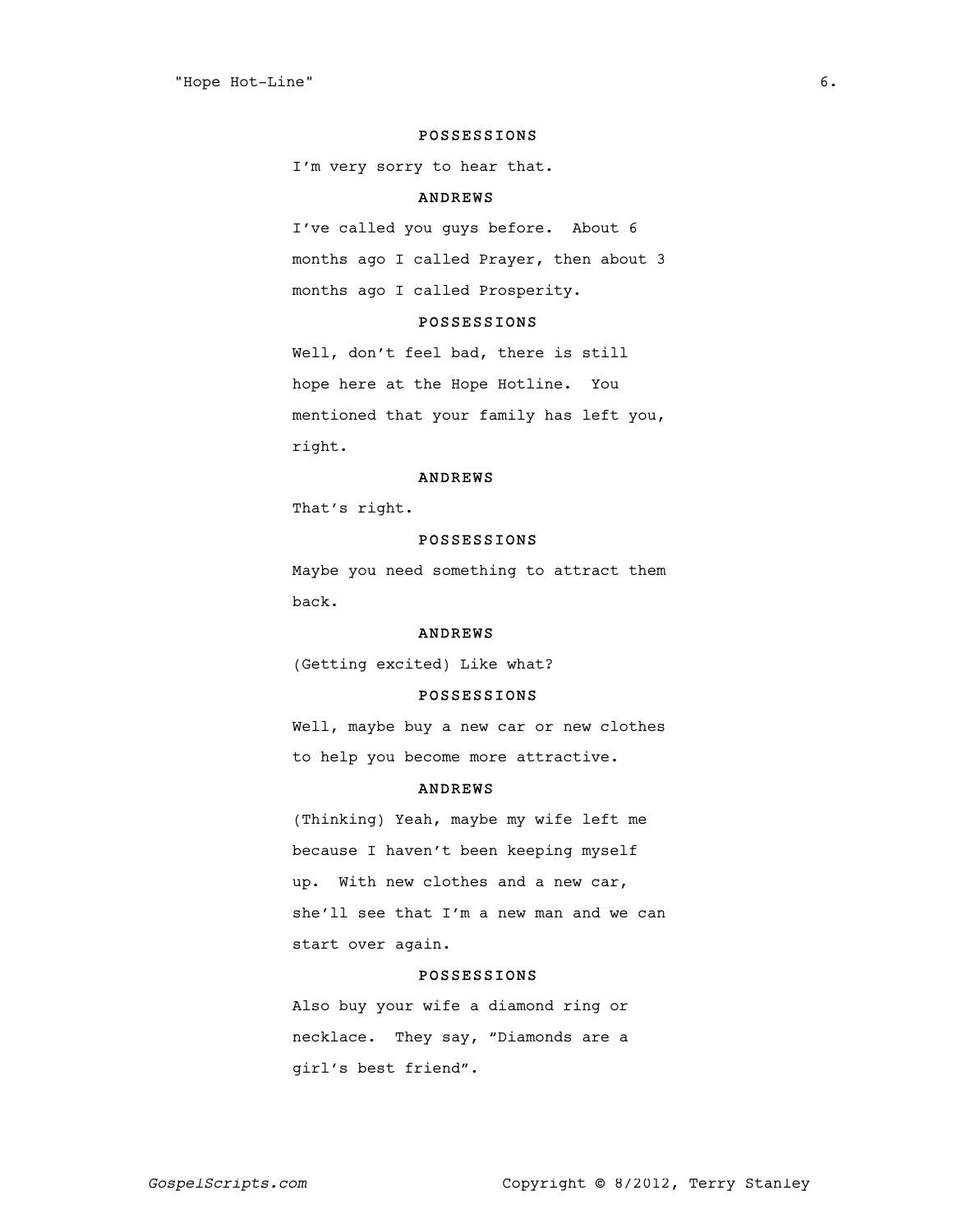#### ANDREWS

That's a great idea, but I don't have money to buy new stuff.

### POSSESSIONS

You still have credit cards. I'm sure you'll get a job soon. Just charge what you need then pay the bill when you get your job.

# ANDREWS

You know, my last 2 interviews were great. I'm sure to get one of those jobs. Thank you Possessions, you have given me the hope I was looking for.

# POSSESSIONS

Glad I could help. Take care. Bye.

POSSESSION HANGS UP THE PHONE. PRAYER HANGS UP HIS/HER PHONE AT THE SAME TIME.

MR. ANDREWS BOWS HIS HEAD OR LIGHTS FADE OUT ON HIM.

THE CALENDAR GIRL CHANGES HER SIGN TO SHOW THE MONTH/YEAR 3 MONTHS LATER, E.G., "OCTOBER 2012". AT THE SAME TIME POSSESSIONS SILENTLY ANSWERS ANOTHER PHONE CALL AND BEGINS MIMING A CONVERSATION.

MR. ANDREWS LIFTS HIS HEAD (LIGHTS FADE IN) AND DIALS ON HIS CELL PHONE.

SOUND EFFECT - PHONE RINGS

# PRAYER

(Answers phone) Thank you for calling the Hope Hot-Line. My name is Prayer, may I help you?

# ANDREWS

(Totally depressed) Hello...is this

Prayer?

### PRAYER

Yes it is, may I help you?